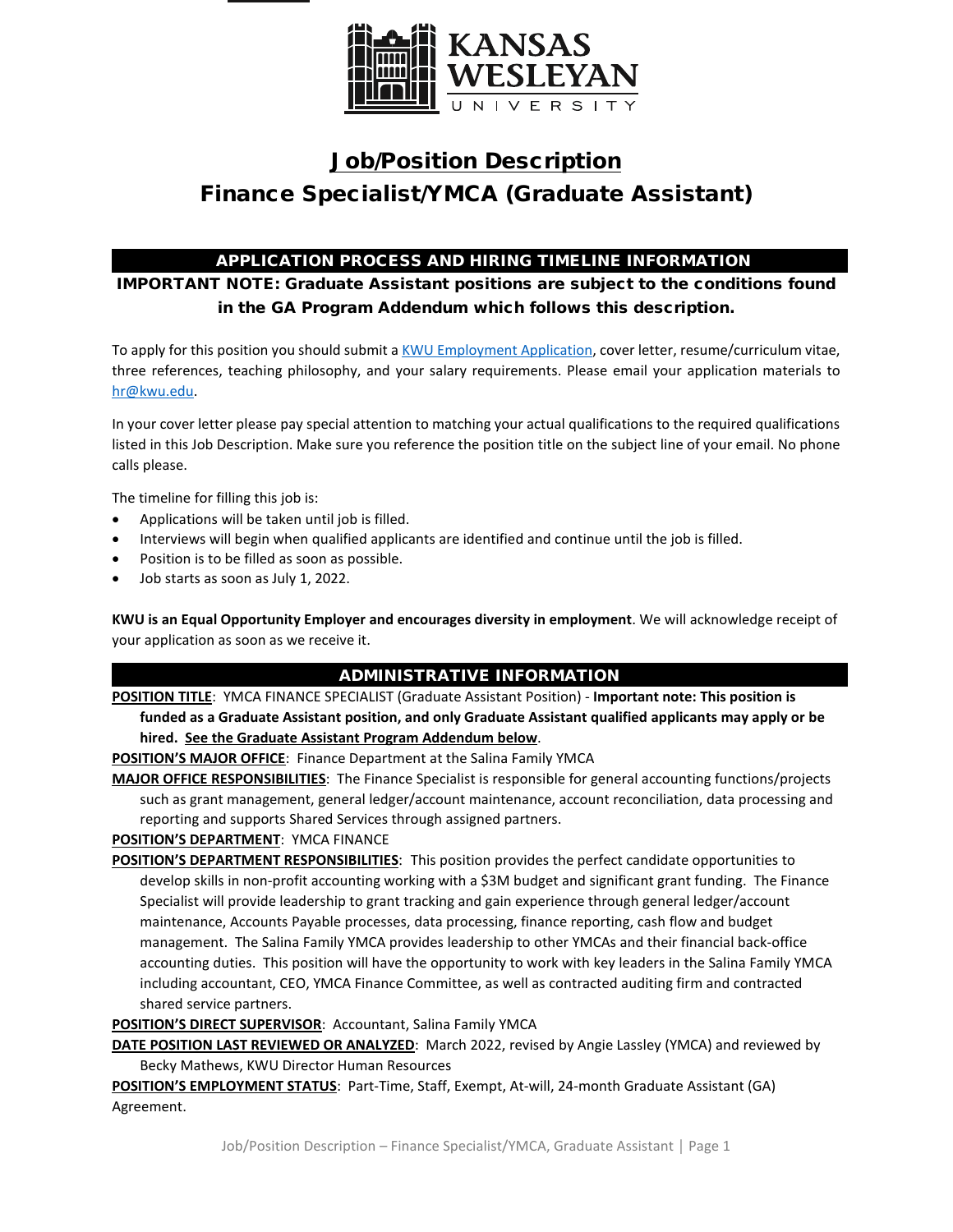**POSITION'S SALARY OR SALARY RANGE AND BENEFITS**: \$9,600 annually (24-month agreement), graduate tuition remission as per the standard Graduate Assistant Contract.

### POSITION INFORMATION

**POSITION'S SUMMARY**: The position is responsible for proving support to YMCA FINANCE department and strategies.

**POSITION WORKS WITH**: The YMCA accountant, CEO, staff leadership team, YMCA Finance Committee, contracted Shared Services partners. May also engage with contracted auditing firm.

**POSITION'S STAFF AUTHORITY**: None

**POSITION'S BUDGET AUTHORITY**: None

**POSITION'S PHYSICAL WORKING CONDITIONS**: Office at YMCA. Position requires standing, sitting, stooping, filing, keyboarding/typing, speaking, seeing, hearing, walking and other similar motions and activities.

#### **POSITION'S UNUSUAL HAZARDS OR WORKING CONDITIONS**: None

**POSITION'S EQUIPMENT**: YMCA computer

**POSITION'S WORK SCHEDULE**: Flexible part-time schedule in Finance Department (25 hours per week) arranged around GA studies and classes.

**POSITION'S TRAVEL REQUIREMENTS**: None

## POSITION DUTIES AND PERFORMANCE STANDARDS

#### **POSITION'S ESSENTIAL DUTIES**:

- Manage and provide guidance to grant tracking to ensure we meet all auditing and grant requirements. Develop and provide reports to grant and designated staff leadership and prepare financial documents for grant funders in accordance with their specific requirements.
- May assist with daily cash management, monthly bank reconciliation, and maintenance of recurring journal entries; reviews and prepares non-recurring journal entries.
- Prepares and analyzes the monthly financial statements in relationship to the budget, prior year, and strategic plan. Assists leadership team with the analysis and research of their financial statements.
- Completes a variety of accounting, financial analysis, and budget projects.
- Assist in financial and accounts payable support to assigned Shared Services partners.
- Responds to challenges with possible solutions in a timely manner.
- Perform other appropriate and reasonably required duties as assigned by the job's supervisor.

**POSITION'S PERFORMANCE MEASURES AND STANDARDS**: This section lists the specific performance measures upon which this position's performance will be evaluated. Actual performance standards (goals) for each performance measure will be set in consultation with the position holder and their direct supervisor.

- Ensure accurate and timely management of YMCA grants with tracking metrics to ensure completion of all grant requirements and deadlines.
- Accurate and timely preparation of all assigned duties and responsibilities.
- Teamwork Works collaboratively with all members of the Leadership team, demonstrating strong relationships and positive engagement; actively participates in meetings, is prepared, and confidently expresses ideas and concerns; takes initiative and completes tasks independently.
- Supervisor and peer survey of employee performance and willingness to support and contribute to department and YMCA growth and success.

# POSITION QUALIFICATIONS

#### **EDUCATION**:

- MINIMUM REQUIRED: Bachelor's degree with qualifications (i.e., minimum 3.00 GPA) for admission to the MBA program. Classes and/or experience in accounting.
- PREFERRED: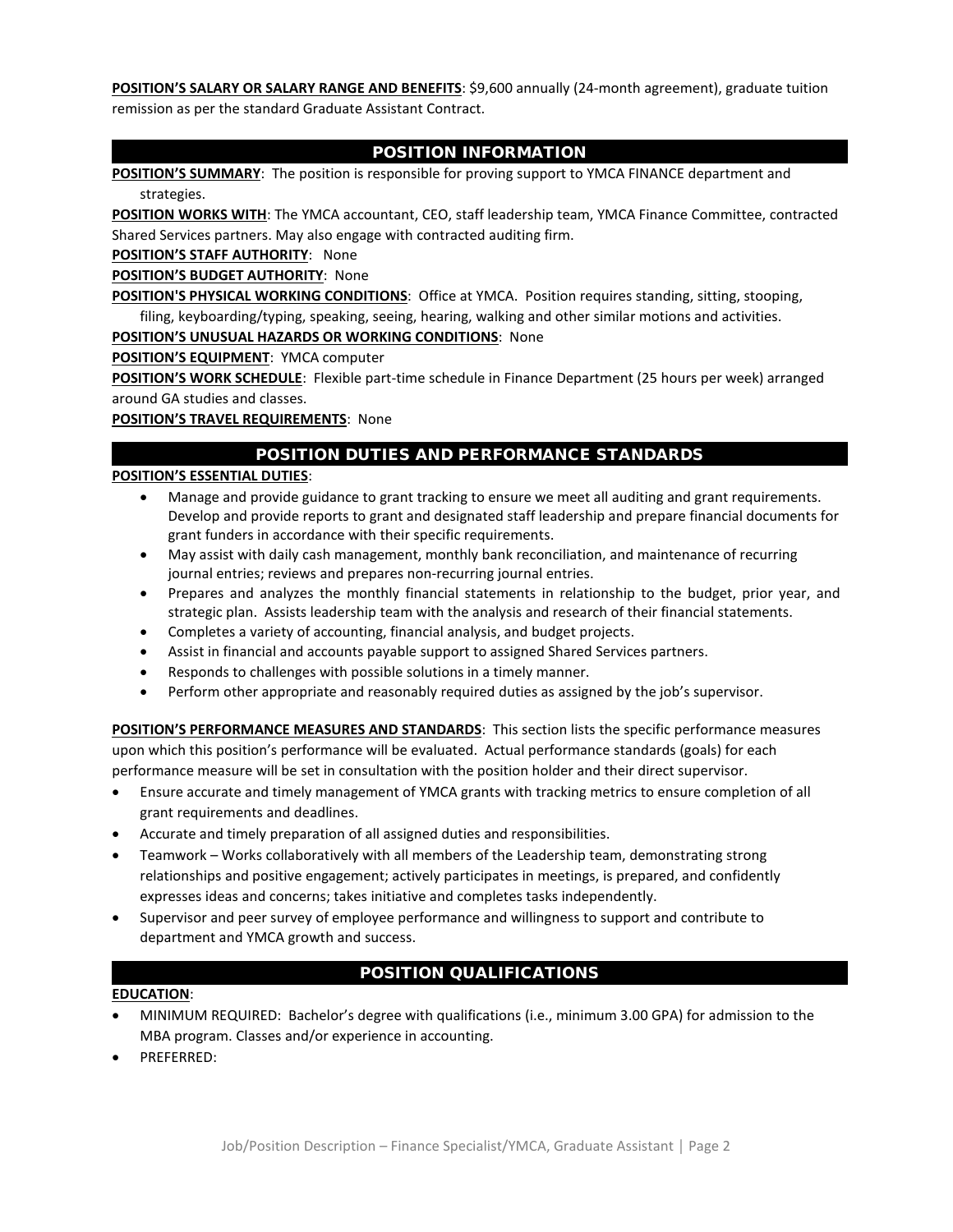#### **CERTIFICATIONS/LICENSES**:

- MINIMUM REQURED:
	- Valid driver's license.

#### **WORK EXPERIENCE**:

- MINIMUM REQUIRED: Relevant experience attained during undergraduate studies or with previous employer Including an understanding of accounting and above-average analytical skills
- PREFERRED: Experience with QuickBooks.

#### **KNOWLEDGE, SKILLS, ABILITIES, and ATTITUDES – KSAA'S**:

- MINIMUM REQUIRED
	- Philosophical alignment with the mission and vision of Kansas Wesleyan University.
	- Demonstrable priority setting and organizational skills.
	- Demonstrable proficiency in using Word and Excel.
	- Demonstrable ability to work well with others and in teams.
	- Demonstrable ability to prioritize duties and to execute detailed work.
	- Demonstrable ability to maintain confidentiality.
	- Demonstrable punctuality and reliability in attendance.
- PREFERRED
	- None

#### NOTICE OF SPECIAL POSITION OR EMPLOYMENT REQUIREMENTS

- 1. THIS JOB DESCRIPTION IS NOT DESIGNED TO COVER OR CONTAIN A COMPREHESIVE LIST OF ALL DUTIES AND RESULTS TO BE PERFORMED IN THIS JOB. DUTIES AND PERFORMANCE STANDARDS MAY BE ADDED, SUBTRACTED, AND/OR CHANGED BY YOUR SUPERVISOR AT ANY TIME DUE TO CHANGES IN DEPARTMENT OR UNIVERSITY REQUIREMENTS.
- 2. Unless exempt due to an employment contract signed by the President of Kansas Wesleyan University, all employees of Kansas Wesleyan are to be considered as an "at-will" employee.
- 3. All employees of Kansas Wesleyan University are considered to be "responsible employees" pertaining to Title IX regulations concerning both the prevention and reporting of sexual assault or harassment situations. As such, all employees must communicate with the Title IX Coordinator if they witness or hear about a sexual assault or harassment situation.
- 4. Kansas Wesleyan University is an equal opportunity employer and complies with EEOC and ADA employment requirements. It is and has been the policy of Kansas Wesleyan University to grant equal opportunity to all qualified persons without unlawful discrimination based on race, color, gender, age, national origin, ancestry, ethnicity, disability, sexual orientation, religion, or veteran status. In order to fulfill its mission as a Christian institution, preference in hiring shall be given to persons who can affirm the Institution's mission.
- 5. All "offers of employment" are subject to a criminal background check prior to employment.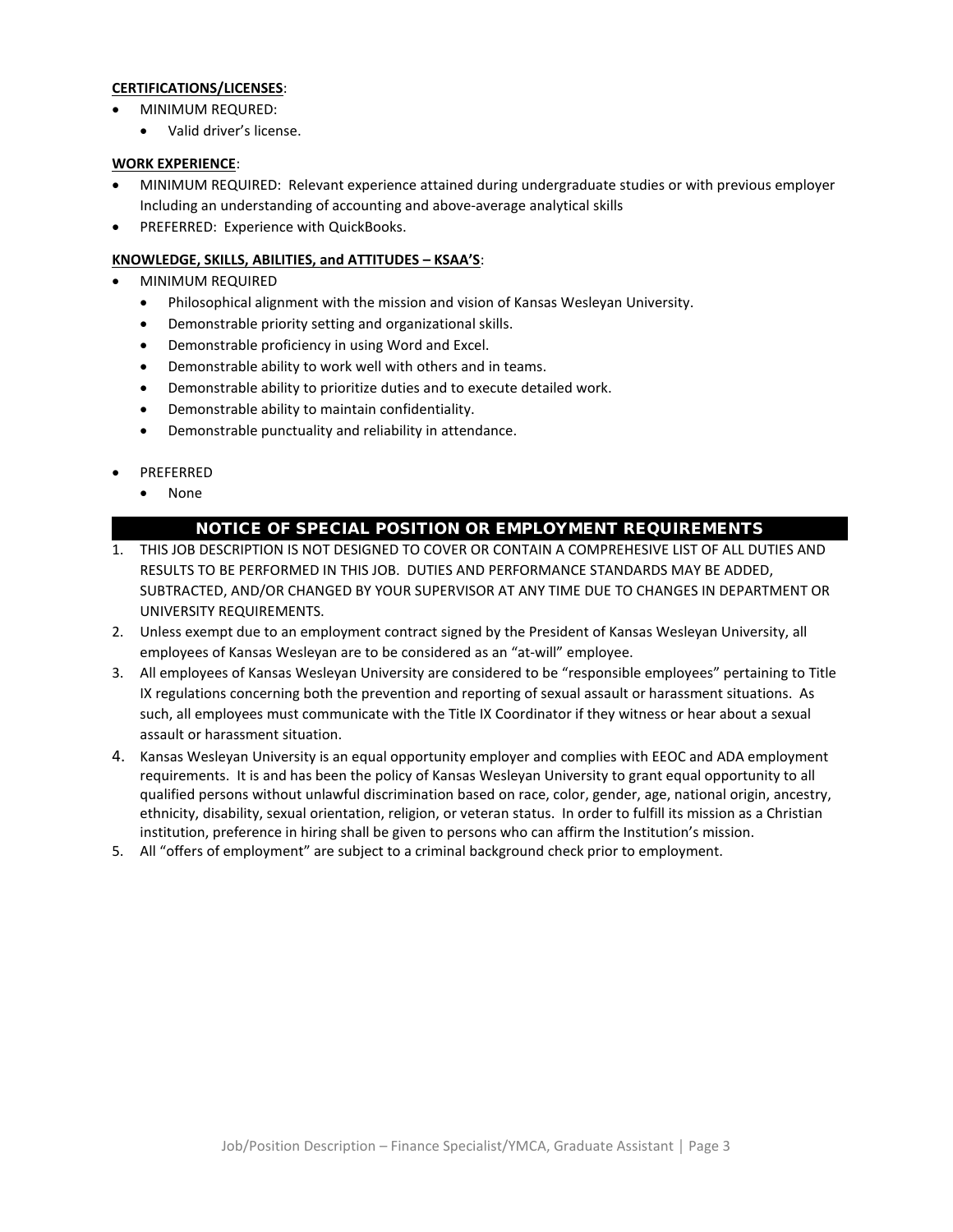#### **ADDENDUM TO THE EMPLOYMENT OFFER LETTER (GRADUATE ASSISTANT)**

- 1. The purpose of the Graduate Assistant Program is to employ qualified students in Kansas Wesleyan University's (KWU) Master level programs in order to provide those students with relevant, real-life work experience as they pursue their Master's degree. The Graduate Assistant Program funds one course per 8-week term during the fall and spring semesters (two eight-week terms each), and one course during the eight-week summer semester. The GA/student is responsible for progressing toward successful completion of the Master's degree by being enrolled in one course during each eight-week each term.
- 2. To be, and remain eligible for employment in the Graduate Assistant Program as a GA at KWU, the person must be **enrolled in**, and be **successfully completing** a Master's program at KWU. This addendum is not a contract. If you resign at any time within the 24-month time frame that is established to complete the MBA program, compensation will stop at date of resignation, and tuition remission benefits will stop at the end of current course section.
- 3. The GA will be required to accomplish the following with respect to his or her Master's Program (Program) at KWU:
	- 1. Attend classes regularly, unless an "excused absence" is obtained in compliance with university standards;
	- 2. Comport themselves in the Program and in their employment as a positive example to, and role model for, undergraduate students, athletes and activity participants;
	- 3. Receive no final grade lower than a C in any course, remain in "good standing" at the university pursuant to its published policies, maintain at all times the required GPA for continuing graduate students at the university, and otherwise remain in compliance with all university requirements for graduation;
	- 4. Be enrolled in one course during each eight-week term during the year.
- 4. No courses in the Program where a grade of C or better has been earned, may be retaken for a better grade; any course retaken pursuant to the appeals provisions of section 5 below will be at the sole cost and expense of the GA.
- 5. Receiving a final grade lower than a C in any course during the Program, will result in immediate notice of dismissal as a GA by your department supervisor.

Within fifteen (15) days of receipt of such notice, the GA may submit a written appeal of the dismissal for extenuating and extraordinary circumstances to their department supervisor who will consider the appeal and communicate a decision regarding reinstatement, in writing to the GA and the Provost, within thirty (30) days of their receipt of the appeal, subject to review by the Provost, as described below.

If a decision is made by the department supervisor to reinstate the GA in the GA Program, this decision will be communicated to the Provost within the required thirty (30) day period. The Provost has the authority to override the decision if they determine that the GA is not making satisfactory progress toward a Master's Degree or is not likely to succeed academically in completing the Program as required in this Addendum; any such reversal by the Provost will be final and non-appealable, and will be communicated in writing to the GA within fifteen (15) days of the Provost's receipt of the department supervisor's reinstatement decision. With the written approval of the Provost, in their sole discretion, a GA may be dismissed from the Graduate Assistant Program but still remain in the Program, at the GA's own expense. GA's will continue to be employed at KWU pending the final disposition of any authorized appeal.

Time is of the essence of all matters in this section 5. Failure to act within a required time period will be construed against the non-acting party and in favor of the party not required to act within that period.